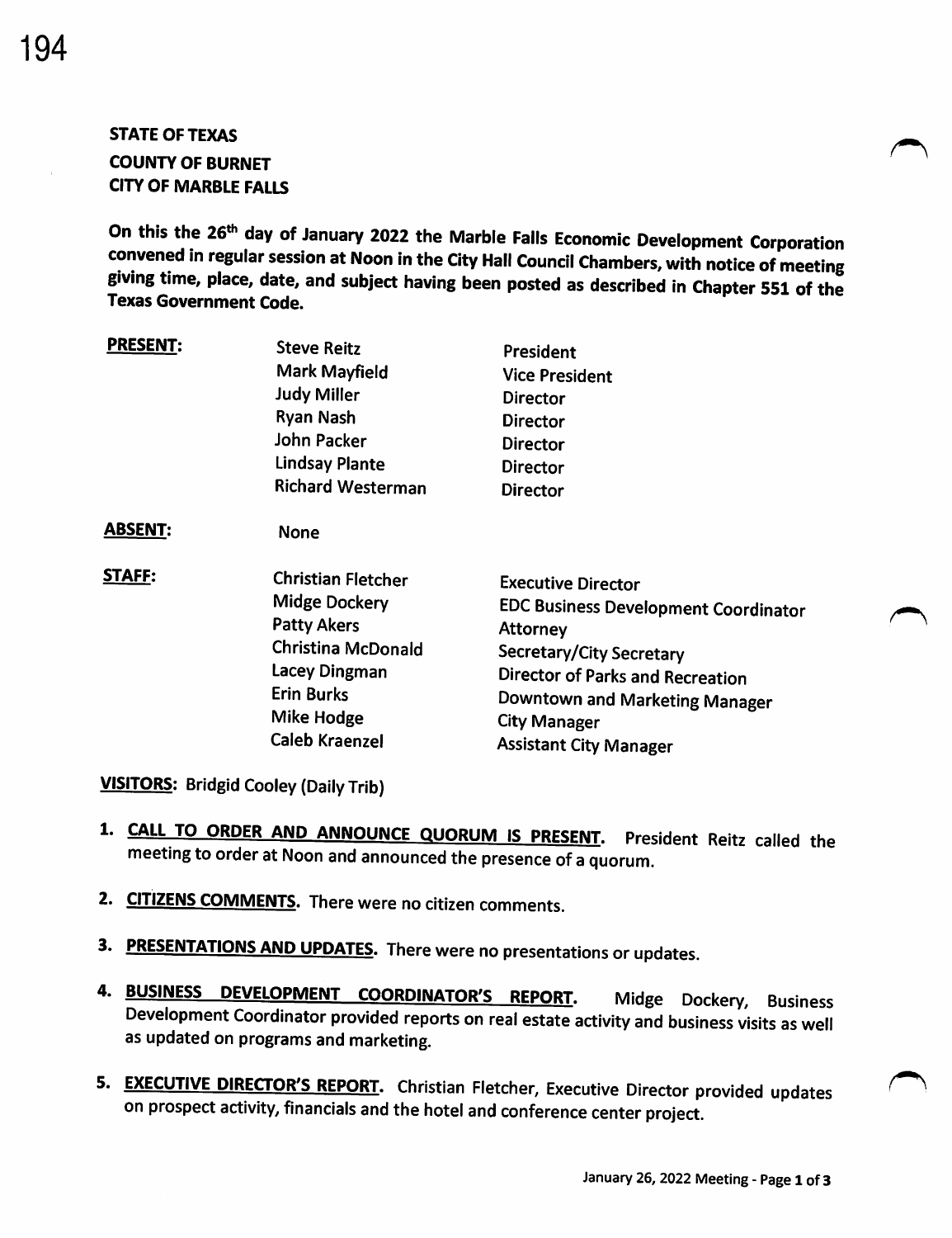### 6. CONSENT AGENDA.

(a) Approval of the minutes of the January 5, 2022 regular meeting. Director Nash made a motion to approve the consent agenda. Director Plante seconded the motion. The motion carried by <sup>a</sup> vote of 7-0.

### 7. REGULAR AGENDA.

- a) Discussion and Action on Retail Market Analysis Update by The Retail Coach. Executive Director Fletcher presented the update. Director Packer made <sup>a</sup> motion to approve the updated contract in the amount of \$9500. Director Westerman seconded the motion. The motion carried by <sup>a</sup> unanimous vote (7-0).
- b) Discussion and Action on Phase 1b design elements. Executive Director Fletcher presented the item. The board instructed staff to share the board's feedback with the design contractor.
- c) Discussion and Action on Professional Services Agreement Change Order #1, related to bridge lighting services. Executive Director Christian Fletcher addressed the board. Vice President Mayfield made <sup>a</sup> motion to authorize the expenditure of an amount not to exceed \$34,509 for bridge lighting design. Director Packer seconded the motion which carried by a vote of 7-0.
- d) Discussion on FY 2021-2022 mid -year budget amendments. Executive Director Fletcher led the discussion. No action was taken.

#### S. EXECUTIVE SESSION

Close Open Session and Convene Executive Session pursuant to §551.087 (Economic Development), pursuant to §551.071 ( Private Consultation between the Board and its Attorney), and pursuant to §551.072 ( Deliberation Regarding the Purchase, Exchange, Lease or Value of Real Property) of the Open Meetings Act. Tex. Gov't Code, the Economic Development Corporation will meet in Executive Session to discuss the following:

<sup>e</sup> Economic Development Prospects

## 1:07 pm The Board convened to Executive Session 1:31 pm The Board returned to Open Session

- 9. RECONVENE TO OPEN SESSION FOR POSSIBLE ACTION RESULTING FROM ITEMS **DISCUSSED IN EXECUTIVE SESSION.** No action was taken.
- 10. FUTURE AGENDA REVIEW. It was noted that the next regular meeting is scheduled for March 2, 2022.

195